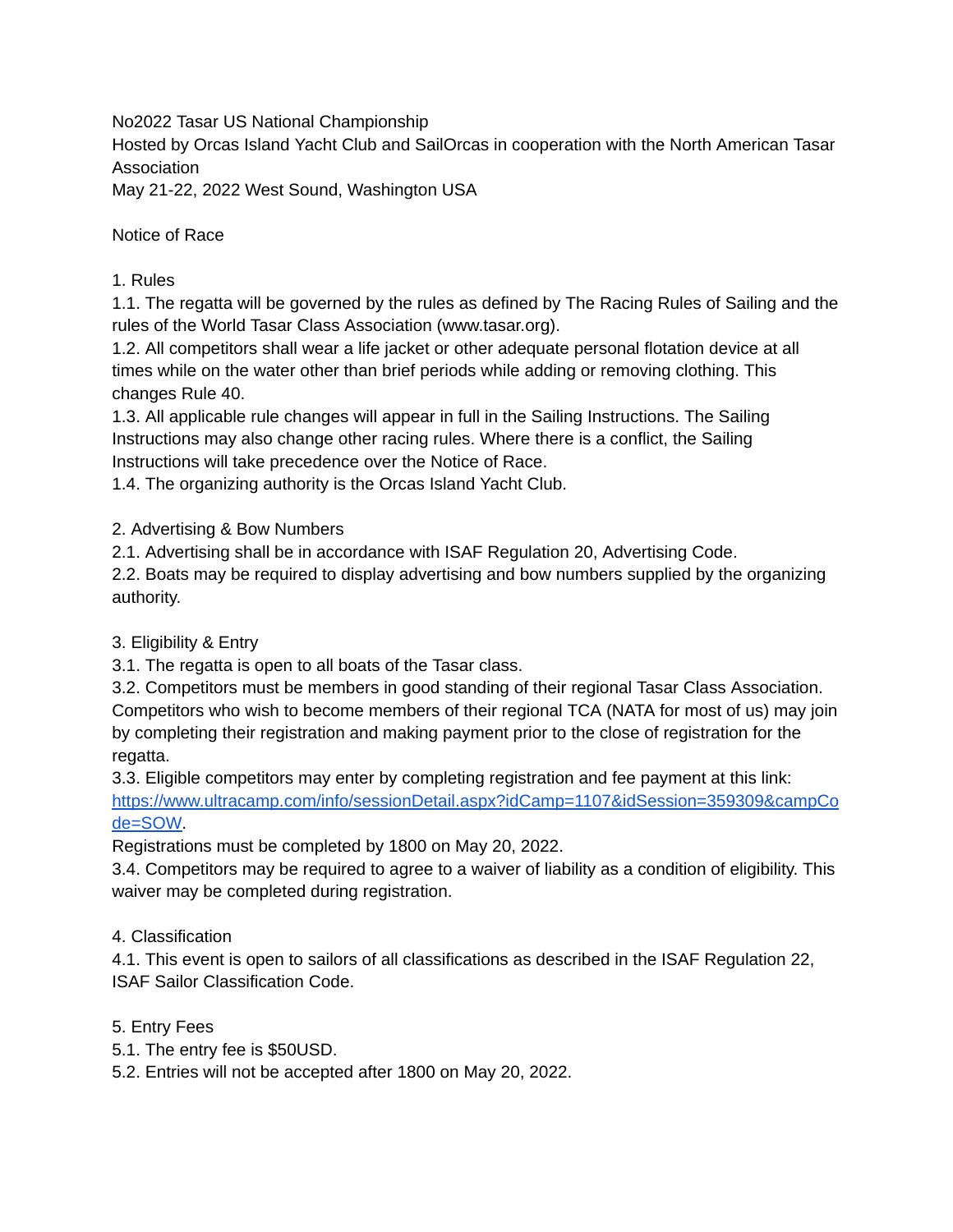6. Schedule of Events Friday, May 20 1730-1930: Optional Practice Races

Saturday, May 21

1000: Competitor's Meeting 1100: No Start Before

There are 3 races scheduled. More races are permitted at the discretion of the Race Committee.

Sunday, May 22

1000: No Start Before

1500: No Start After

There are 3 races scheduled. More races are permitted at the discretion of the race committee.

### 7. Measurement

7.1. All boats must comply with the Tasar Class Rules.

7.2. Boats may be inspected for measurement compliance at any time during the regatta.

7.3. It is the responsibility of each entrant to provide any supplementary weights necessary to ensure compliance with Tasar Class Rule C6.

7.4. Random measurement and compliance checks may be made throughout the regatta at the discretion of the Race Committee.

7.5. For measurement breaches or protests the jury may impose discretionary penalties, which may be less than disqualification.

8. Sailing Instructions

8.1. The Sailing Instructions will be available prior to the event at OIYC web site.

9. Venue

9.1. Racing will be conducted in West Sound on Orcas Island

10. Courses

10.1. The courses will be prescribed in the Sailing Instructions and will include windward, leeward, and reaching legs. Target race time is approximately 45 minutes.

# 11. Scoring

11.1. The Low-Point Scoring System will be used. However, if fewer than 5 races are completed, a boat's series score will be the total of her race scores; if 6 to 7 races are completed, her series score will be the total of her race scores excluding her worst score.

11.2. A minimum of one race must be completed to constitute a regatta.

# 12. Prizes

12.1. Prize giving will be held at OIYC Clubhouse following the completion of racing.

13. Safety